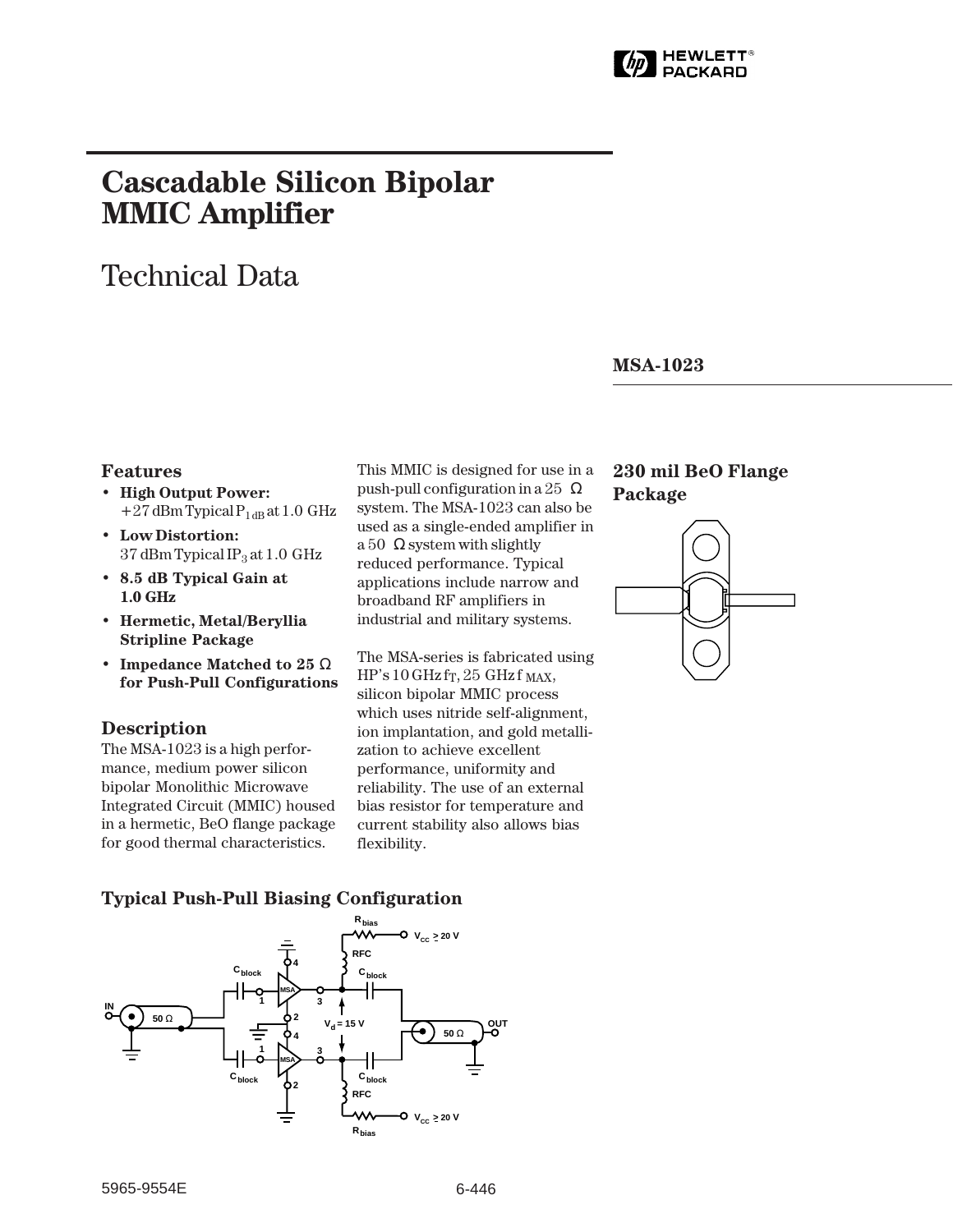**MSA-1023 Absolute Maximum Ratings**

| <b>Parameter</b>                   | <b>Absolute Maximum</b> <sup>[1]</sup> |
|------------------------------------|----------------------------------------|
| Device Current                     | $425 \,\mathrm{mA}$                    |
| Power Dissipation <sup>[2,3]</sup> | 7.0W                                   |
| RF Input Power                     | $+25$ dBm                              |
| Junction Temperature               | $200^{\circ}$ C                        |
| Storage Temperature                | $-65$ to $200^{\circ}$ C               |

**Thermal Resistance[2,4]:**

 $\theta_{\rm jc} = 15^{\circ}$ C/W

#### **Notes:**

1. Permanent damage may occur if any of these limits are exceeded.

- 2.  $T_{CASE} = 25$ °C.
- 3. Derate at 66.7 mW/°C for  $T_C > 95$ °C.

4. The small spot size of this technique results in a higher, though more accurate determination of  $\theta_{jc}$  than do alternate methods. See MEASURE-MENTS section "Thermal Resistance" for more information.

## **Electrical Specifications<sup>[1]</sup>,**  $T_A = 25^\circ \text{C}$

| <b>Symbol</b>      | Parameters and Test Conditions: $I_d = 325 \text{ mA}$ , $Z_0 = 25 \Omega$ | <b>Units</b>                          | Min.       | Typ. | Max.      |      |
|--------------------|----------------------------------------------------------------------------|---------------------------------------|------------|------|-----------|------|
| $G_{P}$            | Power Gain ( $ S_{21} ^2$ )                                                | $f = 1.0$ GHz                         | dB         | 7.5  | 8.5       | 9.5  |
| $\Delta G$ P       | <b>Gain Flatness</b>                                                       | $f = 0.1$ to $2.0$ GHz                | dB         |      | $\pm 0.6$ |      |
| $f_{3\,\text{dB}}$ | 3 dB Bandwidth <sup>[2]</sup>                                              |                                       | <b>GHz</b> |      | 2.5       |      |
| <b>VSWR</b>        | Input VSWR                                                                 | $f = 0.1$ to $2.0$ GHz                |            |      | 2.0:1     |      |
|                    | Output VSWR                                                                | $f = 0.1 \text{ to } 2.0 \text{ GHz}$ |            |      | 2.8:1     |      |
| <b>NF</b>          | $25 \Omega$ Noise Figure                                                   | $f = 1.0$ GHz                         | dB         |      | 7.0       |      |
| $P_1$ dB           | Output Power at 1 dB Gain Compression                                      | $f = 1.0$ GHz                         | dBm        | 25.0 | 27.0      |      |
| IP <sub>3</sub>    | Third Order Intercept Point                                                | $f = 1.0$ GHz                         | dBm        |      | 37.0      |      |
| $t_{D}$            | Group Delay                                                                | $f = 1.0$ GHz                         | psec       |      | 250       |      |
| $V_{\rm d}$        | Device Voltage                                                             |                                       | V          | 13.5 | 15.0      | 16.5 |
| dV/dT              | Device Voltage Temperature Coefficient                                     |                                       | $mV$ /°C   |      | $-18.0$   |      |

**Notes:**

1. The recommended operating current range for this device is 150 to 400 mA. Typical performance as a function of current is on the following page.

2. Referenced from 10 MHz gain (G<sub>P</sub>).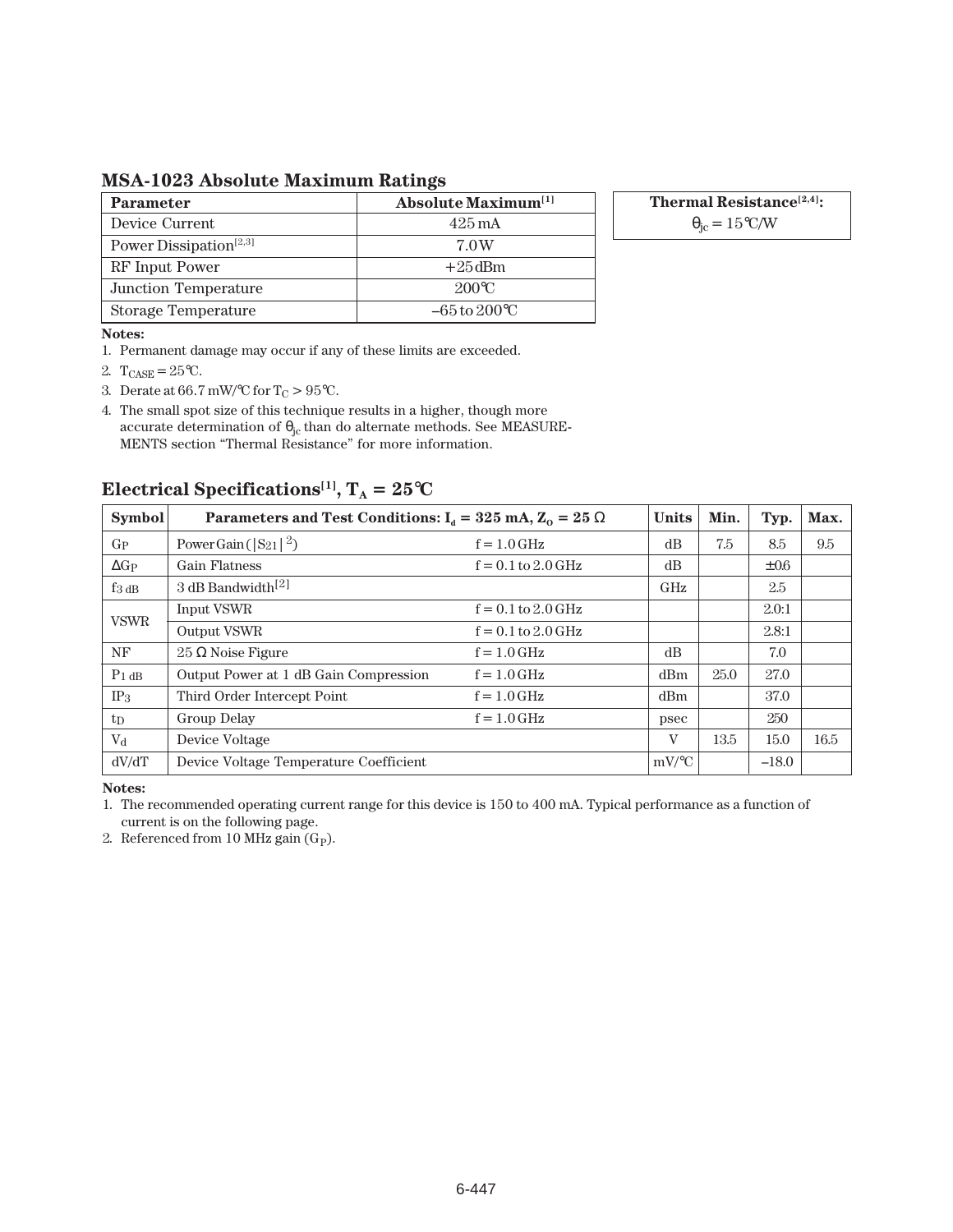| Freq.      | $S_{11}$ |        | $S_{21}$ |      |       | $S_{12}$ |      |        | $S_{22}$ |        |         |
|------------|----------|--------|----------|------|-------|----------|------|--------|----------|--------|---------|
| <b>GHz</b> | Mag      | Ang    | dB       | Mag  | Ang   | $\bf dB$ | Mag  | Ang    | Mag      | Ang    | $\bf k$ |
| 0.001      | .40      | $-121$ | 15.3     | 5.85 | 149   | $-17.9$  | .128 | $22\,$ | .42      | $-99$  | 0.69    |
| 0.005      | .51      | $-167$ | 8.5      | 2.67 | 156   | $-15.9$  | .160 | 6      | .45      | $-161$ | 1.05    |
| 0.010      | .52      | $-174$ | 7.5      | 2.36 | 166   | $-15.8$  | .162 | 3      | .45      | $-171$ | 1.16    |
| 0.025      | .52      | $-178$ | 7.2      | 2.28 | 172   | $-15.8$  | .162 | 1      | .45      | $-177$ | 1.20    |
| 0.050      | .52      | 179    | 7.1      | 2.26 | 173   | $-15.8$  | .161 | $-1$   | .45      | $-179$ | 1.21    |
| 0.100      | .53      | 176    | 7.0      | 2.25 | 170   | $-15.8$  | .161 | $-3$   | .45      | 179    | 1.21    |
| 0.200      | .53      | 172    | 7.0      | 2.25 | 163   | $-15.8$  | .161 | $-5$   | .46      | 174    | 1.21    |
| 0.400      | .51      | 164    | 7.0      | 2.24 | 146   | $-15.8$  | .161 | $-11$  | .46      | 170    | 1.22    |
| 0.600      | .48      | 157    | 7.0      | 2.24 | 130   | $-16.0$  | .159 | -16    | .45      | 165    | 1.23    |
| 0.800      | .45      | 151    | 7.0      | 2.23 | 113   | $-16.1$  | .157 | -21    | .44      | 161    | 1.24    |
| 1.000      | .42      | 146    | 7.0      | 2.23 | 95    | $-16.2$  | .155 | $-26$  | .44      | 157    | 1.24    |
| 1.200      | .38      | 144    | 6.9      | 2.22 | 78    | $-16.4$  | .151 | $-31$  | .44      | 155    | 1.24    |
| 1.400      | .35      | 145    | 6.8      | 2.20 | 61    | $-16.7$  | .146 | $-36$  | .45      | 154    | 1.24    |
| 1.600      | .34      | 149    | 6.6      | 2.15 | 44    | $-17.0$  | .141 | $-41$  | .46      | 153    | 1.22    |
| 1.800      | .36      | 152    | 6.3      | 2.07 | 19    | $-17.3$  | .136 | -45    | .49      | 150    | 1.18    |
| 2.000      | .39      | 153    | 5.9      | 1.97 | 11    | $-17.7$  | .130 | $-49$  | .62      | 148    | 1.13    |
| 2.500      | .51      | 148    | 4.6      | 1.69 | $-24$ | $-18.3$  | .121 | $-52$  | .52      | 140    | .91     |
| 3.000      | .60      | 133    | 3.0      | 1.41 | $-57$ | $-17.9$  | .127 | -57    | .70      | 128    | .59     |

**MSA-1023 Typical Scattering Parameters (** $Z_0 = 50 \Omega$ **,**  $T_A = 25^{\circ}C$ **,**  $I_d = 325$  **mA)** 

A model for this device is available in the DEVICE MODELS section.

## **Typical Performance,**  $T_A = 25^{\circ}C$

(unless otherwise noted)



**Figure 1. Typical Gain vs. Power Out,**   $\mathbf{Z_0}$  = 25°Ω,  $\mathbf{I_d}$  = 325 mA.





**Figure 2. Device Current vs. Voltage.**





**Figure 3. Output Power at 1 dB Gain Compression, Third Order Intercept Point vs. Current,**   $Z_0 = 25\Omega$ , f = 1.0 GHz.



**Figure 6. VSWR vs. Frequency,**   $I_d = 325$  mA.